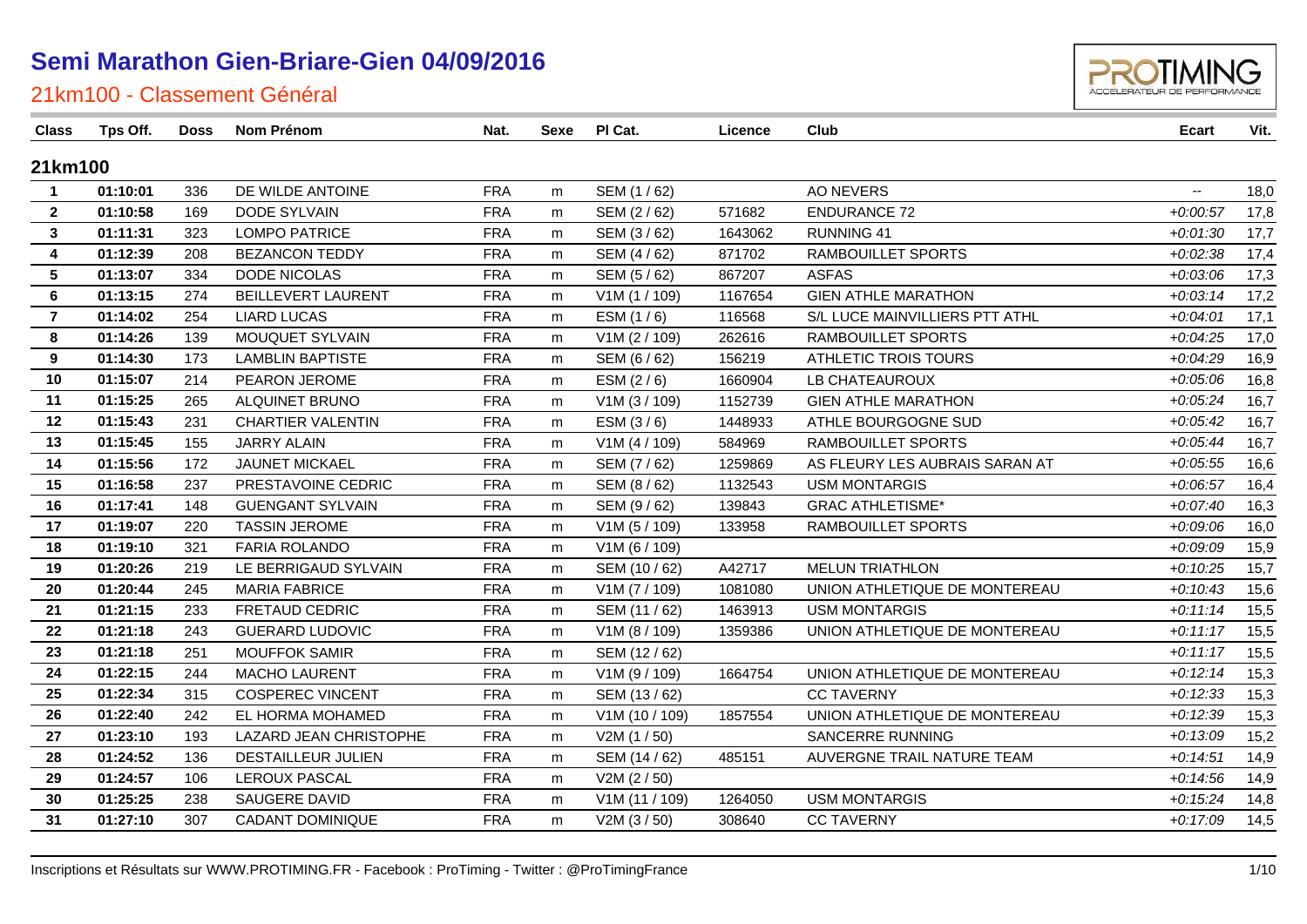

| <b>Class</b> | Tps Off. | <b>Doss</b> | Nom Prénom                | Nat.       | <b>Sexe</b> | PI Cat.        | Licence | Club                           | <b>Ecart</b> | Vit. |
|--------------|----------|-------------|---------------------------|------------|-------------|----------------|---------|--------------------------------|--------------|------|
| 32           | 01:27:17 | 263         | <b>FABRE JEAN</b>         | <b>FRA</b> | m           | V2M (4 / 50)   | 594355  | S/L LANGRES AC SUD HT MARNAIS  | $+0:17:16$   | 14,5 |
| 33           | 01:27:41 | 282         | <b>MANZIAT FRANCK</b>     | <b>FRA</b> | m           | V1M (12 / 109) | 179724  | <b>CS MONTEREAU</b>            | $+0:17:40$   | 14,4 |
| 34           | 01:27:56 | 318         | <b>DUPRE FRANCK</b>       | <b>FRA</b> | m           | V1M (13 / 109) | 1863052 | <b>PNRT</b>                    | $+0:17:55$   | 14,3 |
| 35           | 01:28:49 | 316         | <b>MOUCHAIN LAURENT</b>   | <b>FRA</b> | m           | V2M(5/50)      | 1041469 | PAYS DE NEMOURS RUNNING TRAIL  | $+0.18:48$   | 14,2 |
| 36           | 01:28:57 | 283         | <b>BOUBEKEUR PATRICK</b>  | <b>FRA</b> | m           | V1M (14 / 109) |         |                                | $+0.18.56$   | 14,2 |
| 37           | 01:28:57 | 224         | <b>BUATOIS CEDRIC</b>     | <b>FRA</b> | m           | V1M (15 / 109) |         | EDF CNPE DE DAMPIERRE          | $+0.18.56$   | 14,2 |
| 38           | 01:29:06 | 338         | PEDROS LUCAS GEORGES      | <b>FRA</b> | m           | V2M(6/50)      |         |                                | $+0:19:05$   | 14,2 |
| 39           | 01:29:13 | 271         | POCHON GUY                | <b>FRA</b> | m           | V2M (7 / 50)   | 761269  | <b>GIEN ATHLE MARATHON</b>     | $+0:19:12$   | 14,1 |
| 40           | 01:29:18 | 181         | <b>GUILLOTON GREGORY</b>  | <b>FRA</b> | m           | SEM (15 / 62)  | 123759  | US CHAMPAGNE-SUR-SEINE         | $+0:19:17$   | 14,1 |
| 41           | 01:29:20 | 186         | DESCHOUX CEDRIC           | <b>FRA</b> | m           | SEM (16 / 62)  | 1530481 | C.C. TAVERNY ATHLETISME        | $+0:19:19$   | 14,1 |
| 42           | 01:29:36 | 143         | METREAU NICOLAS           | <b>FRA</b> | m           | V2M (8 / 50)   | 679794  | RAMBOUILLET SPORTS             | $+0.19.35$   | 14,1 |
| 43           | 01:30:01 | 240         | BENRQYA ABDELMONIM        | <b>FRA</b> | m           | V1M (16 / 109) | 1781673 | UNION ATHLETIQUE DE MONTEREAU  | $+0.20:00$   | 14,0 |
| 44           | 01:30:02 | 241         | CERVEIRA ALVARO           | <b>FRA</b> | m           | V2M (9 / 50)   | 266198  | UNION ATHLETIQUE DE MONTEREAU  | $+0.20:01$   | 14,0 |
| 45           | 01:30:07 | 267         | <b>ELOIRE FREDERIC</b>    | <b>FRA</b> | m           | V1M (17 / 109) | 1539056 | <b>GIEN ATHLE MARATHON</b>     | $+0.20:06$   | 14,0 |
| 46           | 01:30:31 | 260         | <b>LAURENT CHRISTOPHE</b> | <b>FRA</b> | m           | V2M (10 / 50)  | 1550634 | AS FLEURY LES AUBRAIS SARAN AT | $+0.20.30$   | 13,9 |
| 47           | 01:30:44 | 239         | <b>VILLAIN BENOIT</b>     | <b>FRA</b> | m           | V1M (18 / 109) | 131110  | <b>USM MONTARGIS</b>           | $+0.20:43$   | 13,9 |
| 48           | 01:30:47 | 107         | <b>SIMON ANTOINE</b>      | <b>FRA</b> | m           | SEM (17/62)    |         |                                | $+0.20:46$   | 13,9 |
| 49           | 01:31:01 | 314         | ROCQUE HERVE              | <b>FRA</b> | m           | V2M (11 / 50)  | 494542  | <b>CC TAVERNY</b>              | $+0.21:00$   | 13,9 |
| 50           | 01:31:10 | 223         | <b>MALFOIS ANTHONY</b>    | <b>FRA</b> | m           | SEM (18 / 62)  |         | EDF CNPE DE DAMPIERRE          | $+0.21.09$   | 13,8 |
| 51           | 01:31:18 | 140         | <b>RICHARD NICOLAS</b>    | <b>FRA</b> | m           | V1M (19 / 109) |         |                                | $+0.21:17$   | 13,8 |
| 52           | 01:31:22 | 344         | ROUSSELLE ROMAIN          | <b>FRA</b> | m           | SEM (19 / 62)  |         |                                | $+0:21:21$   | 13,8 |
| 53           | 01:31:37 | 152         | ZAITER GILBERT            | <b>FRA</b> | m           | V2M (12 / 50)  |         |                                | $+0.21.36$   | 13,8 |
| 54           | 01:31:53 | 284         | <b>DAUNOIS FRANCK</b>     | <b>FRA</b> | m           | V1M (20 / 109) |         |                                | $+0.21:52$   | 13,7 |
| 55           | 01:32:01 | 30          | <b>ZAND ZIMANTHA</b>      | <b>FRA</b> | f           | V1F(1/21)      | 789236  | SDA AIX-EN-OTHE                | $+0.22:00$   | 13,7 |
| 56           | 01:33:14 | 232         | <b>BABLIN EDDY</b>        | <b>FRA</b> | m           | V1M (21 / 109) | 1222369 | <b>USM MONTARGIS</b>           | $+0.23:13$   | 13,5 |
| 57           | 01:33:20 | 281         | DOISNE JOEL               | <b>FRA</b> | m           | V2M (13/50)    | T197635 | PASS J'AIME COURIR             | $+0.23:19$   | 13,5 |
| 58           | 01:33:24 | 256         | <b>DUBOQ REMY</b>         | <b>FRA</b> | m           | V1M (22 / 109) |         | AS HUTCHINSON                  | $+0.23.23$   | 13,5 |
| 59           | 01:33:44 | 313         | THOMAS JULIEN             | <b>FRA</b> | m           | SEM (20 / 62)  |         | <b>ASFA TRI</b>                | $+0.23.43$   | 13,5 |
| 60           | 01:34:11 | 304         | <b>STAAL ERIK</b>         | <b>FRA</b> | m           | V1M (23 / 109) |         |                                | $+0.24:10$   | 13,4 |
| 61           | 01:34:22 | 236         | PEREIRA FERNANDO          | <b>FRA</b> | m           | V1M (24 / 109) | 1133457 | <b>USM MONTARGIS</b>           | $+0:24:21$   | 13,4 |
| 62           | 01:34:35 | 141         | MIGEON JEREMY             | <b>FRA</b> | m           | SEM (21 / 62)  |         |                                | $+0.24.34$   | 13,3 |
| 63           | 01:34:38 | 170         | LOUSTE THIERRY            | <b>FRA</b> | m           | V1M (25 / 109) | 459569  | MARATHON DU PERCHE VENDOMOIS   | $+0.24.37$   | 13,3 |
| 64           | 01:34:39 | 234         | <b>JAGOT YANNICK</b>      | <b>FRA</b> | m           | V1M (26 / 109) | 1444651 | <b>USM MONTARGIS</b>           | $+0.24.38$   | 13,3 |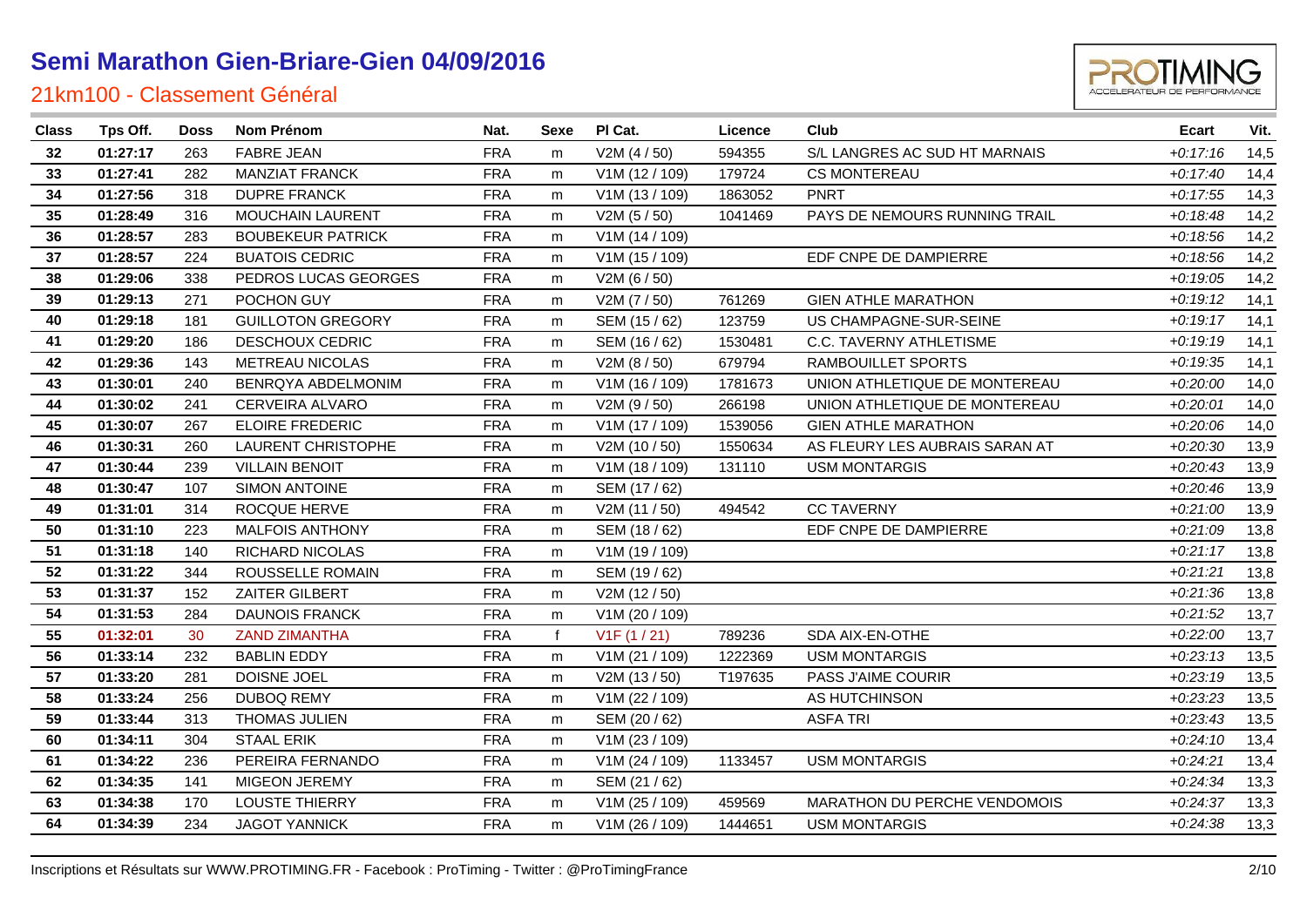

| <b>Class</b> | Tps Off. | <b>Doss</b> | Nom Prénom                 | Nat.       | Sexe         | PI Cat.                   | Licence | Club                           | <b>Ecart</b> | Vit. |
|--------------|----------|-------------|----------------------------|------------|--------------|---------------------------|---------|--------------------------------|--------------|------|
| 65           | 01:35:13 | 266         | PAJOT JEAN PIERRE          | <b>FRA</b> | m            | V1M (27 / 109)            | 1681889 | <b>GIEN ATHLE MARATHON</b>     | $+0:25:12$   | 13,2 |
| 66           | 01:35:23 | 111         | <b>DUDOUET TRISTAN</b>     | <b>FRA</b> | m            | SEM (22 / 62)             |         |                                | $+0.25.22$   | 13,2 |
| 67           | 01:35:26 | 36          | <b>REAU ANNE</b>           | <b>FRA</b> | $\mathbf f$  | V <sub>2</sub> F (1 / 13) | 1482069 | LMA MEUNG-SUR-LOIRE            | $+0.25.25$   | 13,2 |
| 68           | 01:35:34 | 59          | <b>FAGARD FANNY</b>        | <b>FRA</b> | $\mathbf f$  | SEF (1 / 25)              | 137808  | <b>J3 SPORTS AMILLY*</b>       | $+0.25.33$   | 13,2 |
| 69           | 01:35:45 | 211         | <b>EVEZARD OLIVIER</b>     | <b>FRA</b> | m            | SEM (23 / 62)             |         |                                | $+0.25:44$   | 13,2 |
| 70           | 01:36:30 | 273         | SANTIAGO ANTOINE           | <b>FRA</b> | m            | V3M(1/11)                 | 145698  | <b>GIEN ATHLE MARATHON</b>     | $+0.26.29$   | 13,1 |
| 71           | 01:36:33 | 340         | <b>CERVEIRA CARLOS</b>     | <b>FRA</b> | m            | V1M (28 / 109)            |         | PASSION RUNNING COURLON        | $+0.26.32$   | 13,1 |
| 72           | 01:36:43 | 142         | <b>BATTAREL PHILIPPE</b>   | <b>FRA</b> | m            | V1M (29 / 109)            |         |                                | $+0.26:42$   | 13,0 |
| 73           | 01:37:08 | 146         | <b>COUSTALOU DIDIER</b>    | <b>FRA</b> | m            | V2M (14 / 50)             | 1218725 | C.O. DU SUD DE L'ESSONNE       | $+0.27:07$   | 13,0 |
| 74           | 01:37:25 | 348         | LECHEVALIER THIERRY        | <b>FRA</b> | m            | V2M (15 / 50)             |         |                                | $+0:27:24$   | 12,9 |
| 75           | 01:37:26 | 350         | MACHADO SERGIO             | <b>FRA</b> | m            | V1M (30 / 109)            |         |                                | $+0.27.25$   | 12,9 |
| 76           | 01:37:31 | 164         | <b>MULON JULIEN</b>        | <b>FRA</b> | m            | SEM (24 / 62)             | 597646  | <b>BONDOUFLE AC</b>            | $+0.27:30$   | 12,9 |
| 77           | 01:37:36 | 103         | PAILLOUX SAMUEL            | <b>FRA</b> | m            | V1M (31 / 109)            |         |                                | $+0.27.35$   | 12,9 |
| 78           | 01:37:42 | 288         | DONAT CHRISTOPHE           | <b>FRA</b> | m            | V1M (32 / 109)            | 1862514 | <b>GIEN ATHLE MARATHON</b>     | $+0.27:41$   | 12,9 |
| 79           | 01:37:57 | 345         | ROUSSELLE FABRICE          | <b>FRA</b> | m            | V2M (16 / 50)             |         |                                | $+0.27:56$   | 12,9 |
| 80           | 01:38:14 | 326         | <b>MAILLY CHRISTOPHE</b>   | <b>FRA</b> | m            | V1M (33 / 109)            |         | AXEREAL ATHLE                  | $+0.28:13$   | 12,8 |
| 81           | 01:38:20 | 25          | <b>GOUET VIRGINIE</b>      | <b>FRA</b> | $\mathbf{f}$ | SEF (2/25)                | 1820754 | PAYS DE NEMOURS RUNNING TRAIL  | $+0.28:19$   | 12,8 |
| 82           | 01:38:30 | 144         | MAYERY JEAN CHRISTOPHE     | <b>FRA</b> | m            | V2M (17 / 50)             | 520980  | RAMBOUILLET SPORTS             | $+0.28.29$   | 12,8 |
| 83           | 01:38:31 | 207         | <b>FRICOT BRUNO</b>        | <b>FRA</b> | m            | V2M (18 / 50)             | A29262C | <b>J3 TRIATHLON AMILLY</b>     | $+0.28.30$   | 12,8 |
| 84           | 01:38:33 | 261         | SIMONNET THIERRY           | <b>FRA</b> | m            | V2M (19 / 50)             | 1861530 | AS FLEURY LES AUBRAIS SARAN AT | $+0.28.32$   | 12,8 |
| 85           | 01:38:46 | 45          | <b>BOURGUIGNON MELISSA</b> | <b>FRA</b> | $\mathbf f$  | SEF (3/25)                | 1724541 | <b>USM MONTARGIS</b>           | $+0.28:45$   | 12,8 |
| 86           | 01:39:10 | 306         | CAILLAUD ELIOTT            | <b>FRA</b> | m            | ESM $(4/6)$               |         |                                | $+0.29:09$   | 12,7 |
| 87           | 01:39:17 | 337         | LACOUME STEPHANE           | <b>FRA</b> | m            | V1M (34 / 109)            |         | MAQUET SPORT                   | $+0.29:16$   | 12,7 |
| 88           | 01:39:30 | 292         | PY JACQUES                 | <b>FRA</b> | m            | V4M(1/2)                  | 1826771 | ASSOCIATION SPORTIVE GANDRANGE | $+0.29.29$   | 12,7 |
| 89           | 01:39:42 | 167         | <b>DESCOMPS JEROME</b>     | <b>FRA</b> | m            | SEM (25 / 62)             |         |                                | $+0.29:41$   | 12,6 |
| 90           | 01:40:02 | 145         | <b>GOBERT FABRICE</b>      | <b>FRA</b> | m            | V2M (20 / 50)             |         |                                | $+0.30:01$   | 12,6 |
| 91           | 01:40:36 | 187         | CHAILLOUX LOIC             | <b>FRA</b> | m            | SEM (26 / 62)             |         |                                | $+0:30:35$   | 12,5 |
| 92           | 01:40:46 | 229         | <b>COURANT NICOLAS</b>     | <b>FRA</b> | m            | V1M (35 / 109)            |         | LDP RUNNING CREW               | $+0.30:45$   | 12,5 |
| 93           | 01:40:51 | 328         | <b>ESCALIER LUDOVIC</b>    | <b>FRA</b> | m            | V1M (36 / 109)            |         |                                | $+0:30:50$   | 12,5 |
| 94           | 01:41:01 | 138         | SCHREIBER SEBASTIEN        | <b>FRA</b> | m            | SEM (27 / 62)             |         |                                | $+0.31:00$   | 12,5 |
| 95           | 01:41:10 | 102         | DA SILVA CARLOS            | <b>FRA</b> | m            | V1M (37 / 109)            |         |                                | $+0.31.09$   | 12,5 |
| 96           | 01:41:19 | 329         | <b>BOUDAN ERIC</b>         | <b>FRA</b> | m            | V1M (38 / 109)            |         |                                | $+0:31:18$   | 12,4 |
| 97           | 01:41:26 | 121         | <b>GISBERT FREDERIC</b>    | <b>FRA</b> | m            | SEM (28 / 62)             |         | E2 ESPRIT D'EQUIPE             | $+0:31:25$   | 12,4 |
|              |          |             |                            |            |              |                           |         |                                |              |      |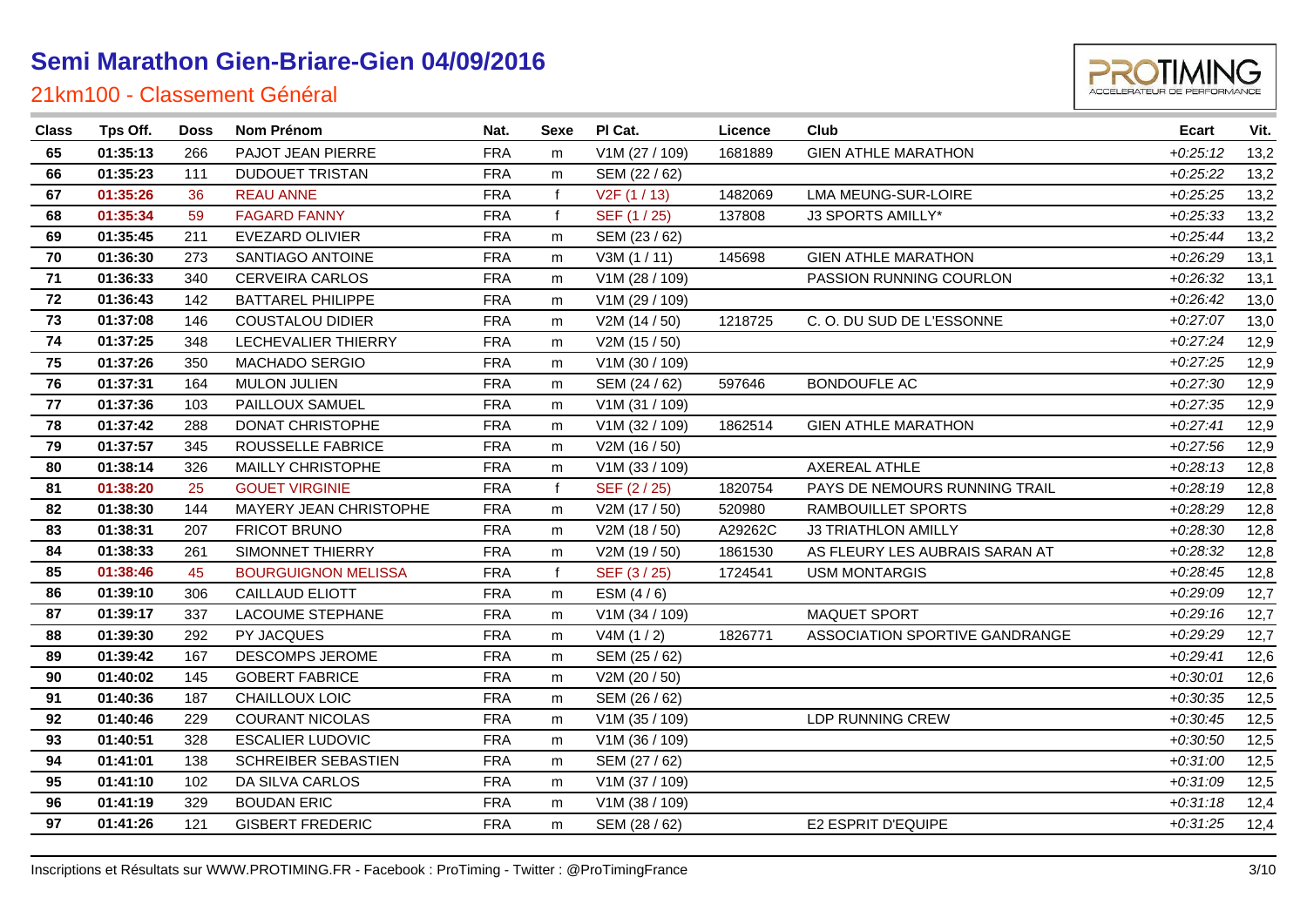#### 21km100 - Classement Général

| 99  | 01:41:44 | 160 | PEREIRA MICHEL               | <b>FRA</b> | m            | V1M (39 / 109) |         |                                          | $+0.31:43$ | 12,4 |
|-----|----------|-----|------------------------------|------------|--------------|----------------|---------|------------------------------------------|------------|------|
| 100 | 01:41:49 | 317 | <b>LAUX CHRISTIAN</b>        | <b>FRA</b> | m            | V1M (40 / 109) |         |                                          | $+0:31:48$ | 12,4 |
| 101 | 01:41:52 | 185 | <b>GUILLAMET ROBERT</b>      | <b>FRA</b> | m            | V3M(3/11)      |         |                                          | $+0:31:51$ | 12,4 |
| 102 | 01:41:54 | 221 | <b>BOCQUERY VINCENT</b>      | <b>FRA</b> | m            | V1M (41 / 109) |         | E2 ESPRIT D'EQUIPE                       | $+0.31.53$ | 12,4 |
| 103 | 01:41:57 | 310 | JULLY JEAN PAUL              | <b>FRA</b> | m            | V2M (21 / 50)  | 1496058 | J3 SPORTS AMILLY*                        | $+0.31.56$ | 12,4 |
| 104 | 01:42:04 | 17  | <b>VILLOING ANNE</b>         | <b>FRA</b> | f            | SEF (4/25)     | 1859568 | <b>JOGG'IN TOURS</b>                     | $+0.32:03$ | 12,4 |
| 105 | 01:42:09 | 286 | MELZASSARD MICKAEL           | <b>FRA</b> | m            | SEM (29 / 62)  |         |                                          | $+0.32:08$ | 12,3 |
| 106 | 01:42:15 | 171 | FERNANDEZ CHRISTOPHE         | <b>FRA</b> | m            | SEM (30 / 62)  |         |                                          | $+0.32:14$ | 12,3 |
| 107 | 01:42:17 | 205 | <b>GAUTHIER TONY</b>         | <b>FRA</b> | m            | V1M (42 / 109) | 618239  | SPORT ET AMITIE MONTCORBON               | $+0.32:16$ | 12,3 |
| 108 | 01:42:26 | 176 | POHU JULIEN                  | <b>FRA</b> | m            | SEM (31 / 62)  | 723710  | S/L BONNEVAL A.                          | $+0.32:25$ | 12,3 |
| 109 | 01:42:45 | 126 | <b>BONY CHRISTIAN</b>        | <b>FRA</b> | m            | V3M(4/11)      | T197845 | PASS J'AIME COURIR                       | $+0.32:44$ | 12,3 |
| 110 | 01:42:55 | 259 | <b>MARCELLOT JEAN LOUIS</b>  | <b>FRA</b> | m            | V2M (22 / 50)  |         | AS HUTCHINSON                            | $+0.32:54$ | 12,3 |
| 111 | 01:42:58 | 200 | <b>EVEZARD FREDERIC</b>      | <b>FRA</b> | m            | V1M (43 / 109) |         | LE KEKOS JAUNE&BLEU                      | $+0.32:57$ | 12,2 |
| 112 | 01:42:59 | 46  | <b>HUART MARIE CHRISTINE</b> | <b>FRA</b> | f            | V1F(2/21)      | 145695  | <b>USM MONTARGIS</b>                     | $+0.32:58$ | 12,2 |
| 113 | 01:43:04 | 270 | <b>LABBE PHILIPPE</b>        | <b>FRA</b> | m            | V1M (44 / 109) | 1762987 | <b>GIEN ATHLE MARATHON</b>               | $+0.33.03$ | 12,2 |
| 114 | 01:43:04 | 119 | <b>FARINA CEDRIC</b>         | <b>FRA</b> | m            | V1M (45 / 109) |         | <b>AAREON FRANCE</b>                     | $+0.33.03$ | 12,2 |
| 115 | 01:43:05 | 351 | <b>WAROUX ROMAIN</b>         | <b>FRA</b> | m            | V1M (46 / 109) |         |                                          | $+0.33.04$ | 12,2 |
| 116 | 01:43:12 | 312 | PERROT SEBASTIEN             | <b>FRA</b> | m            | SEM (32 / 62)  |         | AS PIERRE FABRE                          | $+0.33:11$ | 12,2 |
| 117 | 01:43:19 | 215 | <b>LEGRAND JEROME</b>        | <b>FRA</b> | m            | V1M (47 / 109) |         |                                          | $+0.33:18$ | 12,2 |
| 118 | 01:43:21 | 178 | THEBAUD NICOLAS              | <b>FRA</b> | m            | SEM (33 / 62)  |         |                                          | $+0:33:20$ | 12,2 |
| 119 | 01:43:22 | 280 | <b>GIRAUD JEAN PAUL</b>      | <b>FRA</b> | m            | V2M (23 / 50)  |         |                                          | $+0.33.21$ | 12,2 |
| 120 | 01:43:22 | 154 | CARREAU JOSE                 | <b>FRA</b> | m            | V1M (48 / 109) |         |                                          | $+0.33.21$ | 12,2 |
| 121 | 01:43:31 | 192 | <b>RUIZ PHILIPPE</b>         | <b>FRA</b> | m            | V1M (49 / 109) |         | ASSOCIATION SPORTIVE ATHLETIQUE DU BERRY | $+0.33.30$ | 12,2 |
| 122 | 01:43:32 | 70  | <b>LANGLOIS NATHALIE</b>     | <b>FRA</b> | $\mathbf{f}$ | V1F(3/21)      |         |                                          | $+0.33.31$ | 12,2 |
| 123 | 01:43:44 | 342 | PICHERY HERVE                | <b>FRA</b> | m            | V2M (24 / 50)  |         |                                          | $+0.33:43$ | 12,2 |
| 124 | 01:43:45 | 347 | LE GOFF YANN                 | <b>FRA</b> | m            | V1M (50 / 109) |         |                                          | $+0.33:44$ | 12,2 |
| 125 | 01:43:46 | 48  | <b>GIRAULT LYSIANE</b>       | <b>FRA</b> | f            | V2F(2/13)      | 1822166 | EC ORLEANS CERCLE JULES FERRY*           | $+0.33:45$ | 12,2 |
| 126 | 01:43:54 | 257 | <b>GUTIERREZ DAVID</b>       | <b>FRA</b> | m            | V1M (51 / 109) |         | AS HUTCHINSON                            | $+0.33.53$ | 12,1 |
| 127 | 01:43:56 | 303 | <b>CSEKE JEAN CHRISTOPHE</b> | <b>FRA</b> | m            | V1M (52 / 109) |         | AS GIEN TRIATHLON                        | $+0.33.55$ | 12,1 |
| 128 | 01:44:07 | 127 | <b>MARTIN STEPHANE</b>       | <b>FRA</b> | m            | V1M (53 / 109) |         | E2 ESPRIT D'EQUIPE                       | $+0.34:06$ | 12,1 |
| 129 | 01:44:07 | 114 | CAILLEUX JONATHAN            | <b>FRA</b> | m            | SEM (34 / 62)  |         | POMPIER COULLONS                         | $+0:34:06$ | 12,1 |
| 130 | 01:44:10 | 109 | <b>BAILLY PIERRE JEAN</b>    | <b>FRA</b> | m            | SEM (35 / 62)  |         | POMPIER ARGENT                           | $+0.34:09$ | 12,1 |
|     |          |     |                              |            |              |                |         |                                          |            |      |

**01:41:37** 197 HENNEBERT CLAUDE FRA m V3M (2 / 11) *+0:31:36* 12,4

**Class Tps Off. Doss Nom Prénom Nat. Sexe Pl Cat. Licence Club Ecart Vit.**

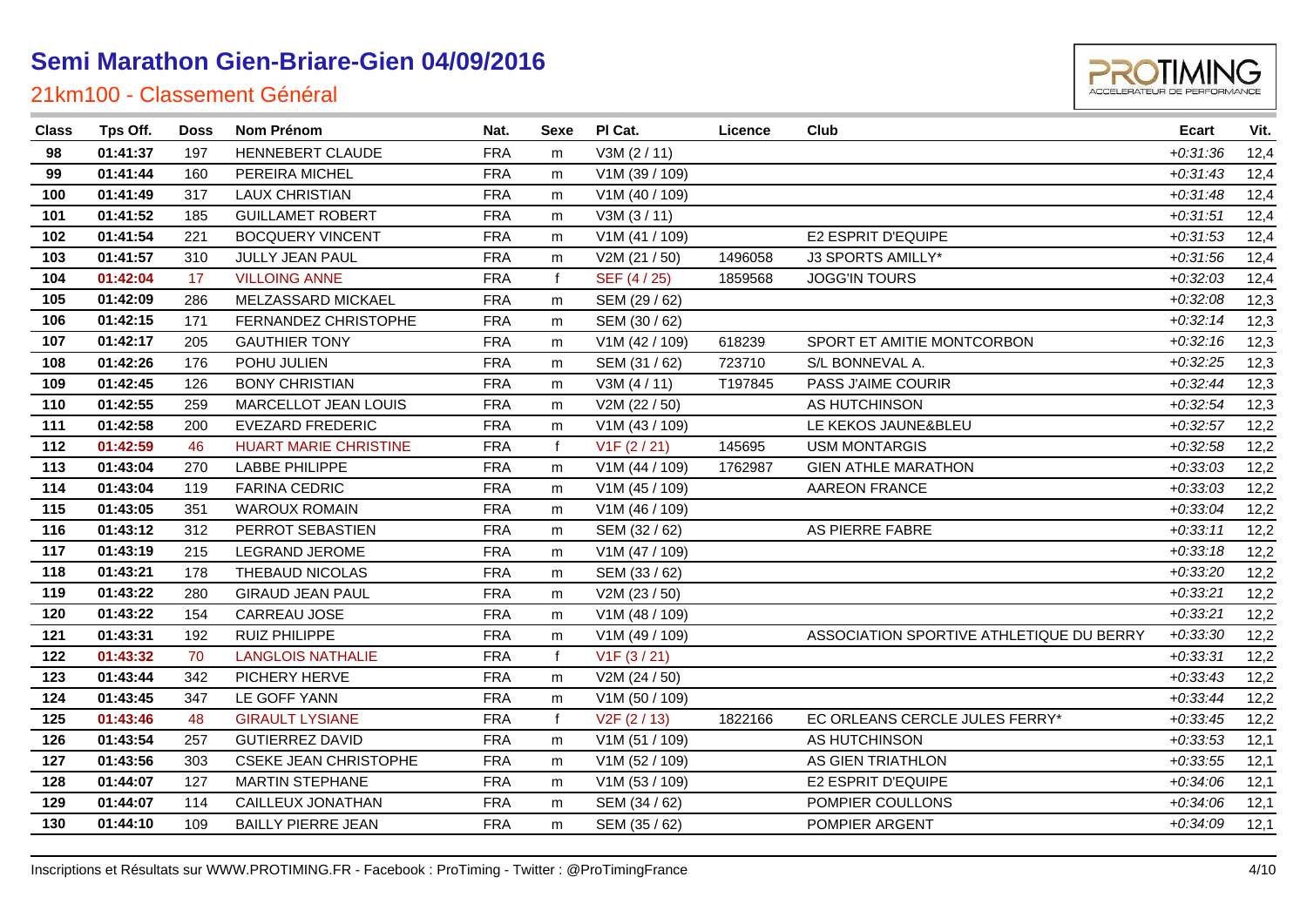| TIMIN |
|-------|

| <b>Class</b> | Tps Off. | Doss | Nom Prénom                | Nat.       | Sexe         | PI Cat.                   | Licence | Club                          | <b>Ecart</b> | Vit. |
|--------------|----------|------|---------------------------|------------|--------------|---------------------------|---------|-------------------------------|--------------|------|
| 131          | 01:44:14 | 188  | PETITRENAUD XAVIER        | <b>FRA</b> | m            | SEM (36 / 62)             |         |                               | $+0:34:13$   | 12,1 |
| 132          | 01:44:21 | 218  | <b>CHOPIN THIERRY</b>     | <b>FRA</b> | m            | V2M (25 / 50)             |         |                               | $+0:34:20$   | 12,1 |
| 133          | 01:44:24 | 339  | <b>NEROT SYLVAIN</b>      | <b>FRA</b> | m            | SEM (37 / 62)             |         |                               | $+0.34.23$   | 12,1 |
| 134          | 01:44:30 | 322  | <b>FRANCHET DAMIEN</b>    | <b>FRA</b> | m            | V1M (54 / 109)            |         | J3 SPORTS AMILLY*             | $+0:34:29$   | 12,1 |
| 135          | 01:44:38 | 247  | SIRAI BRAHIMI             | <b>FRA</b> | m            | V2M (26 / 50)             | 1848891 | UNION ATHLETIQUE DE MONTEREAU | $+0.34.37$   | 12,0 |
| 136          | 01:44:41 | 22   | <b>DOISNE MARINA</b>      | <b>FRA</b> | $\mathsf{f}$ | SEF (5/25)                |         |                               | $+0.34:40$   | 12,0 |
| 137          | 01:44:46 | 230  | <b>MASSET LAURENT</b>     | <b>FRA</b> | m            | V1M (55 / 109)            |         |                               | $+0.34:45$   | 12,0 |
| 138          | 01:44:50 | 202  | DA SILVA ANTONIO          | <b>FRA</b> | m            | V1M (56 / 109)            |         |                               | $+0.34:49$   | 12,0 |
| 139          | 01:45:09 | 195  | <b>BASTIERE DAVID</b>     | <b>FRA</b> | m            | V1M (57 / 109)            |         |                               | $+0:35:08$   | 12,0 |
| 140          | 01:45:09 | 196  | <b>BEGEAUT FREDY</b>      | <b>FRA</b> | m            | V1M (58 / 109)            |         |                               | $+0.35.08$   | 12,0 |
| 141          | 01:45:40 | 279  | <b>CORDIER JEREMIE</b>    | <b>FRA</b> | m            | SEM (38 / 62)             |         |                               | $+0.35.39$   | 11,9 |
| 142          | 01:45:42 | 319  | <b>BARNIER LUDOVIC</b>    | <b>FRA</b> | m            | SEM (39 / 62)             |         |                               | $+0:35:41$   | 11,9 |
| 143          | 01:45:43 | 300  | <b>CARLAT PIERRE</b>      | <b>FRA</b> | m            | SEM (40 / 62)             |         |                               | $+0.35:42$   | 11,9 |
| 144          | 01:45:49 | 305  | <b>FOULON FREDERIC</b>    | <b>FRA</b> | m            | V1M (59 / 109)            |         |                               | $+0:35:48$   | 11,9 |
| 145          | 01:45:59 | 69   | <b>LEVEL CHRISTELLE</b>   | <b>FRA</b> | f            | V <sub>2</sub> F (3 / 13) |         |                               | $+0:35:58$   | 11,9 |
| 146          | 01:46:15 | 346  | <b>BROSSE SEBASTIEN</b>   | <b>FRA</b> | m            | V1M (60 / 109)            | 1862506 | <b>GIEN ATHLE MARATHON</b>    | $+0.36:14$   | 11,9 |
| 147          | 01:46:24 | 227  | <b>COURAGE THOMAS</b>     | <b>FRA</b> | m            | SEM (41 / 62)             |         | EDF CNPE DE DAMPIERRE         | $+0.36.23$   | 11,8 |
| 148          | 01:46:24 | 206  | DEQUATRE SEBASTIEN        | <b>FRA</b> | m            | V1M (61 / 109)            | 1321121 | SPORT ET AMITIE MONTCORBON    | $+0.36.23$   | 11,8 |
| 149          | 01:46:24 | 228  | <b>BRESSY CEDRIC</b>      | <b>FRA</b> | m            | SEM (42 / 62)             |         | EDF CNPE DE DAMPIERRE         | $+0.36:23$   | 11,8 |
| 150          | 01:46:29 | 330  | MARCHAND MICHEL           | <b>FRA</b> | m            | V1M (62 / 109)            |         | <b>ESPRIT BAD COSNE</b>       | $+0.36.28$   | 11,8 |
| 151          | 01:46:55 | 222  | DANET PHILIPPE            | <b>FRA</b> | m            | V1M (63 / 109)            |         | EDF CNPE DE DAMPIERRE         | $+0.36.54$   | 11,8 |
| 152          | 01:47:12 | 199  | <b>MARTINOT XAVIER</b>    | <b>FRA</b> | m            | SEM (43 / 62)             |         |                               | $+0:37:11$   | 11,8 |
| 153          | 01:47:19 | 308  | <b>CHABERT YANN</b>       | <b>FRA</b> | m            | V1M (64 / 109)            |         |                               | $+0:37:18$   | 11,7 |
| 154          | 01:47:33 | 278  | POISSONNIER NICOLAS       | <b>FRA</b> | m            | V1M (65 / 109)            |         | <b>COURIR A LA FERTE</b>      | $+0.37.32$   | 11,7 |
| 155          | 01:47:44 | 213  | KHERCHOUCH KAMEL          | <b>FRA</b> | m            | V1M (66 / 109)            |         |                               | $+0.37:43$   | 11,7 |
| 156          | 01:47:52 | 177  | MAILLOU DAVID             | <b>FRA</b> | m            | V1M (67 / 109)            |         | E2 ESPRIT D'EQUIPE            | $+0:37:51$   | 11,7 |
| 157          | 01:47:56 | 209  | <b>LEMAITRE GREGORY</b>   | <b>FRA</b> | m            | SEM (44 / 62)             |         |                               | $+0.37:55$   | 11,7 |
| 158          | 01:48:04 | 128  | <b>BERTHON STEPHANE</b>   | <b>FRA</b> | m            | V1M (68 / 109)            |         | SA MICHEL CREUZOT             | $+0.38.03$   | 11,7 |
| 159          | 01:48:21 | 194  | <b>ALBERTINI XAVIER</b>   | <b>FRA</b> | m            | ESM $(5/6)$               |         |                               | $+0.38:20$   | 11,6 |
| 160          | 01:48:34 | 277  | <b>LEBRE REGIS</b>        | <b>FRA</b> | m            | SEM (45 / 62)             | 1747735 | J3 SPORTS AMILLY*             | $+0.38.33$   | 11,6 |
| 161          | 01:48:38 | 133  | JORDANNET MICHEL          | <b>FRA</b> | m            | V2M (27 / 50)             | 1282297 | MONTLUCON ATHLETISME          | $+0:38:37$   | 11,6 |
| 162          | 01:48:46 | 113  | <b>GAMELIN NICOLAS</b>    | <b>FRA</b> | m            | V2M (28 / 50)             |         |                               | $+0.38:45$   | 11,6 |
| 163          | 01:48:48 | 183  | <b>BOUQUET CHRISTOPHE</b> | <b>FRA</b> | m            | V1M (69 / 109)            | 1636990 | J3 SPORTS AMILLY*             | $+0.38:47$   | 11,6 |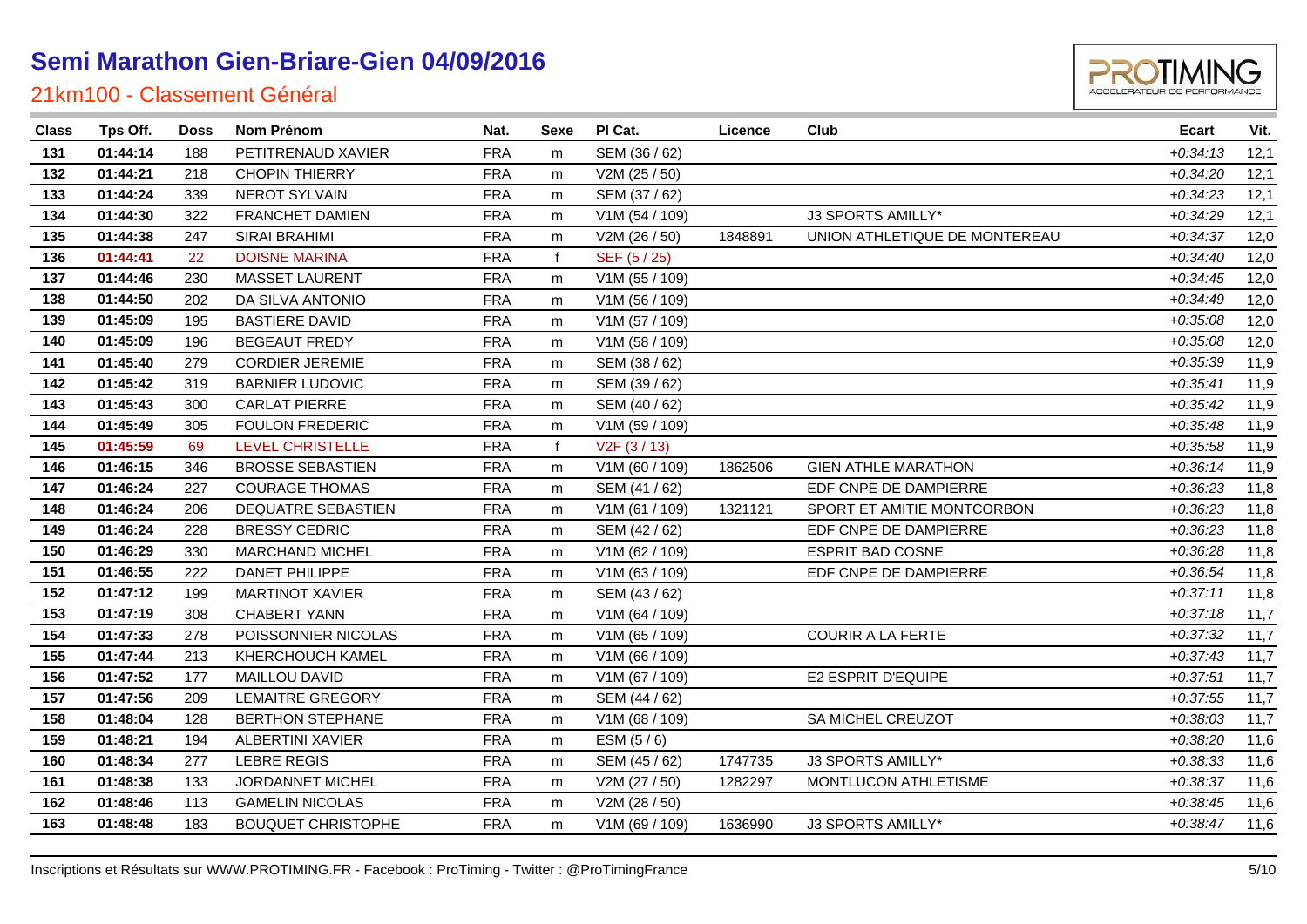

| <b>Class</b> | Tps Off. | <b>Doss</b> | Nom Prénom                    | Nat.       | Sexe         | PI Cat.        | Licence  | Club                       | <b>Ecart</b> | Vit. |
|--------------|----------|-------------|-------------------------------|------------|--------------|----------------|----------|----------------------------|--------------|------|
| 164          | 01:48:52 | 349         | HAUVESPRE SEBASTIEN           | <b>FRA</b> | m            | V1M (70 / 109) | 1528382  | <b>LES MOUSTIQUES</b>      | $+0.38:51$   | 11,6 |
| 165          | 01:48:52 | 41          | PERRIER NOEMIE                | <b>FRA</b> | $\mathbf{f}$ | SEF (6/25)     | 1840261  | SPORT ET AMITIE MONTCORBON | $+0.38:51$   | 11,6 |
| 166          | 01:48:54 | 276         | <b>GOBIN CLAUDE</b>           | <b>FRA</b> | m            | V2M (29 / 50)  |          | 12 EME BSMAT GIEN          | $+0.38.53$   | 11,6 |
| 167          | 01:49:49 | 302         | <b>FAUDUET NICOLAS</b>        | <b>FRA</b> | m            | V1M (71 / 109) |          |                            | $+0.39:48$   | 11,5 |
| 168          | 01:49:52 | 159         | <b>DABET PHILIPPE</b>         | <b>FRA</b> | m            | V2M (30 / 50)  | A239340C | OTC <sub>45</sub>          | $+0.39:51$   | 11,5 |
| 169          | 01:49:54 | 333         | <b>GUIBERT JEAN FRANCOIS</b>  | <b>FRA</b> | m            | SEM (46 / 62)  |          |                            | $+0.39.53$   | 11,5 |
| 170          | 01:49:57 | 203         | <b>GUSSE YANN</b>             | <b>FRA</b> | m            | SEM (47 / 62)  |          |                            | $+0.39.56$   | 11,5 |
| 171          | 01:50:03 | 264         | <b>BALLOT ERIC</b>            | <b>FRA</b> | m            | V1M (72 / 109) | 337879   | <b>GIEN ATHLE MARATHON</b> | $+0:40:02$   | 11,5 |
| 172          | 01:50:33 | 110         | <b>CARRE JORIS</b>            | <b>FRA</b> | m            | SEM (48 / 62)  |          |                            | $+0.40.32$   | 11,4 |
| 173          | 01:51:06 | 235         | <b>MUGUET ERIC</b>            | <b>FRA</b> | m            | V2M (31 / 50)  | 117691   | <b>USM MONTARGIS</b>       | $+0:41:05$   | 11,3 |
| 174          | 01:51:13 | 16          | <b>LAHURE DIAZ FREDERIQUE</b> | <b>FRA</b> | $\mathbf{f}$ | V1F(4/21)      |          |                            | $+0:41:12$   | 11,3 |
| 175          | 01:51:22 | 217         | <b>DELAS CEDRIC</b>           | <b>FRA</b> | m            | V1M (73 / 109) |          |                            | $+0:41:21$   | 11,3 |
| 176          | 01:51:27 | 252         | <b>GARNIER QUENTIN</b>        | <b>FRA</b> | m            | JUM(1/1)       |          |                            | $+0:41:26$   | 11,3 |
| 177          | 01:51:43 | 180         | CRIBLEZ FRANCIS               | <b>FRA</b> | m            | V1M (74 / 109) |          |                            | $+0:41:42$   | 11,3 |
| 178          | 01:51:53 | 56          | <b>DURAND ISABELLE</b>        | <b>FRA</b> | $\mathbf f$  | V1F (5 / 21)   | 1650851  | <b>GIEN ATHLE MARATHON</b> | $+0.41:52$   | 11,3 |
| 179          | 01:51:57 | 226         | <b>BATTESTI PASCAL</b>        | <b>FRA</b> | m            | V1M (75 / 109) |          | EDF CNPE DE DAMPIERRE      | $+0.41.56$   | 11,3 |
| 180          | 01:52:03 | 320         | <b>BLANCHET AURELIEN</b>      | <b>FRA</b> | m            | SEM (49 / 62)  |          |                            | $+0.42:02$   | 11,2 |
| 181          | 01:52:06 | 296         | <b>DUPUY MATHIEU</b>          | <b>FRA</b> | m            | SEM (50 / 62)  |          |                            | $+0.42:05$   | 11,2 |
| 182          | 01:52:07 | 26          | <b>TABOUBI BATTAIS RAJAA</b>  | <b>FRA</b> | $\mathbf{f}$ | SEF (7/25)     |          |                            | $+0.42:06$   | 11,2 |
| 183          | 01:52:09 | 153         | <b>DUFOUR PASCAL</b>          | <b>FRA</b> | m            | V1M (76 / 109) |          |                            | $+0.42:08$   | 11,2 |
| 184          | 01:52:44 | 23          | <b>SCHREIBER DOROTHEE</b>     | <b>FRA</b> | $\mathbf f$  | SEF (8/25)     |          |                            | $+0.42:43$   | 11,2 |
| 185          | 01:52:49 | 137         | MOINARD STEPHANE              | <b>FRA</b> | m            | V1M (77 / 109) |          |                            | $+0.42:48$   | 11,2 |
| 186          | 01:53:13 | 132         | <b>TRUILLET NICOLAS</b>       | <b>FRA</b> | m            | V1M (78 / 109) |          |                            | $+0:43:12$   | 11,1 |
| 187          | 01:53:17 | 179         | <b>BAHUAUD XAVIER</b>         | <b>FRA</b> | m            | V1M (79 / 109) |          |                            | $+0:43:16$   | 11,1 |
| 188          | 01:53:20 | 161         | <b>GOUIN ERIC</b>             | <b>FRA</b> | m            | V1M (80 / 109) |          |                            | $+0:43:19$   | 11,1 |
| 189          | 01:53:40 | 309         | <b>CAMUS OLIVIER</b>          | <b>FRA</b> | m            | SEM (51 / 62)  |          |                            | $+0.43.39$   | 11,1 |
| 190          | 01:54:04 | 225         | JIMONET ALEXANDRE             | <b>FRA</b> | m            | SEM (52 / 62)  |          | EDF CNPE DE DAMPIERRE      | $+0:44:03$   | 11,0 |
| 191          | 01:54:11 | 130         | <b>BILLAULT VINCENT</b>       | <b>FRA</b> | m            | V2M (32 / 50)  |          | SNECMA SPORTS VILLAROCHE   | $+0:44:10$   | 11,0 |
| 192          | 01:54:13 | 150         | <b>TOBLER DAVID</b>           | <b>FRA</b> | m            | V2M (33 / 50)  | 1678496  | SANCERRE RUNNING           | $+0:44:12$   | 11,0 |
| 193          | 01:55:05 | 216         | <b>VERON LAURENT</b>          | <b>FRA</b> | m            | V1M (81 / 109) |          |                            | $+0.45.04$   | 11,0 |
| 194          | 01:55:07 | 58          | <b>GUILBERT ISABELLE</b>      | <b>FRA</b> | $\mathbf{f}$ | V2F(4/13)      | 1213592  | LMA MEUNG-SUR-LOIRE        | $+0.45:06$   | 10,9 |
| 195          | 01:55:11 | 335         | <b>CERVEIRA ANTOINIO</b>      | <b>FRA</b> | m            | V1M (82 / 109) |          |                            | $+0:45:10$   | 10,9 |
| 196          | 01:55:18 | 14          | <b>VAN WIERINGEN WANDA</b>    | <b>FRA</b> | $\mathbf f$  | SEF (9/25)     | 1858409  | <b>JOGG'IN TOURS</b>       | $+0:45:17$   | 10,9 |
|              |          |             |                               |            |              |                |          |                            |              |      |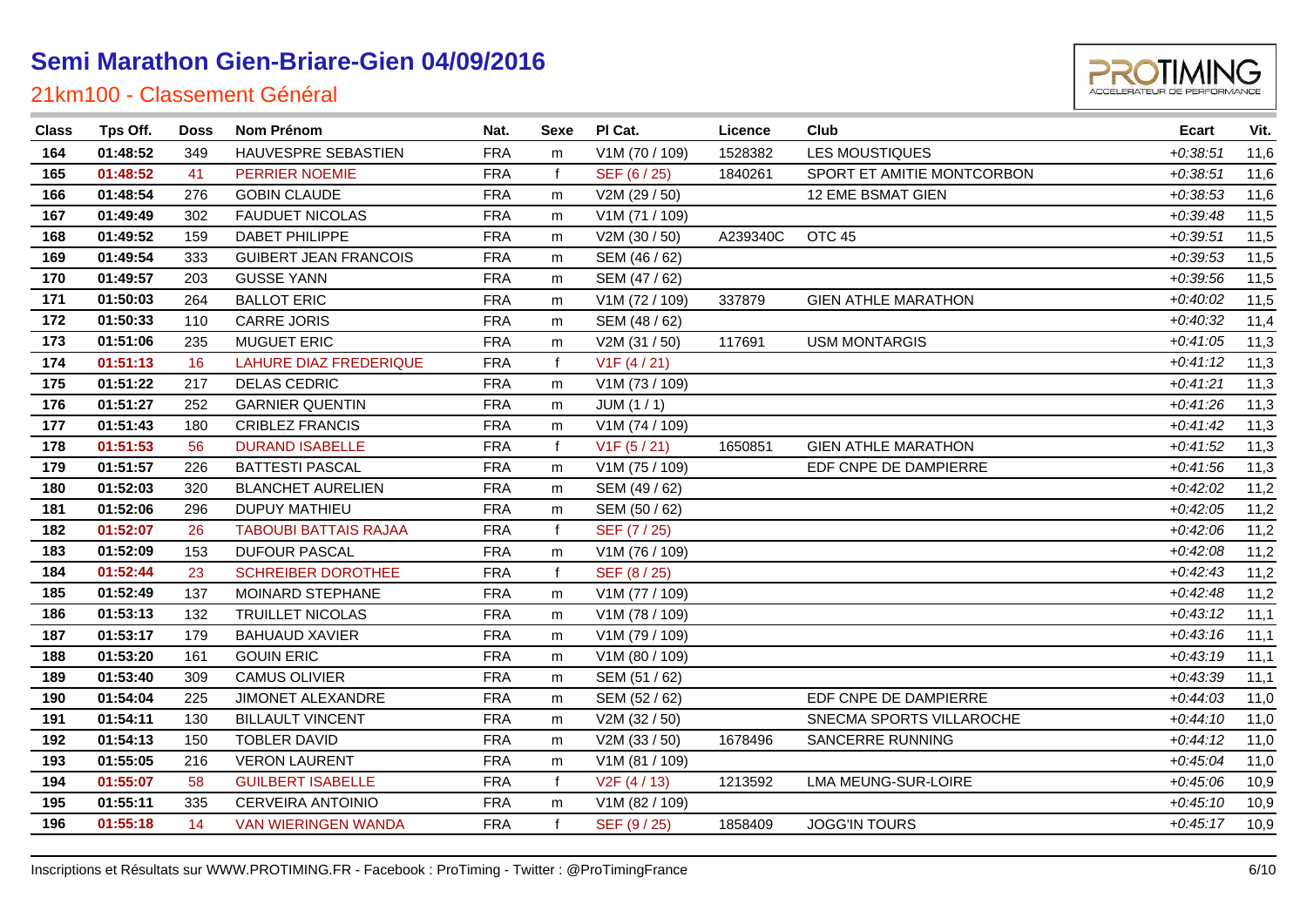

| <b>Class</b> | Tps Off. | <b>Doss</b>     | <b>Nom Prénom</b>            | Nat.       | Sexe         | PI Cat.        | Licence | Club                       | Ecart      | Vit. |
|--------------|----------|-----------------|------------------------------|------------|--------------|----------------|---------|----------------------------|------------|------|
| 197          | 01:55:27 | 158             | <b>BEURIENNE LAURENT</b>     | <b>FRA</b> | m            | V1M (83 / 109) |         |                            | $+0.45.26$ | 10,9 |
| 198          | 01:55:32 | 204             | <b>GUILLEMINOT FLORENT</b>   | <b>FRA</b> | m            | V1M (84 / 109) |         |                            | $+0.45.31$ | 10,9 |
| 199          | 01:55:45 | 35              | <b>BOYER MARINA</b>          | <b>FRA</b> | $\mathbf f$  | SEF (10 / 25)  | 1068941 | <b>ASPTT ORLEANS</b>       | $+0.45:44$ | 10,9 |
| 200          | 01:55:53 | 293             | LEFEVRE CHRISTIAN            | <b>FRA</b> | m            | V2M (34 / 50)  |         | US OUZOUER                 | $+0.45.52$ | 10,9 |
| 201          | 01:56:00 | 134             | <b>BECCAVIN BRUNO</b>        | <b>FRA</b> | m            | V1M (85 / 109) |         |                            | $+0.45.59$ | 10,9 |
| 202          | 01:56:04 | 47              | <b>DELORIS INGRID</b>        | <b>FRA</b> | $\mathbf{f}$ | V1F(6/21)      |         | E2 ESPRIT D'EQUIPE         | $+0.46:03$ | 10,9 |
| 203          | 01:56:04 | 253             | RAVALET PIERRICK             | <b>FRA</b> | m            | V1M (86 / 109) |         | E2 ESPRIT D'EQUIPE         | $+0.46:03$ | 10,9 |
| 204          | 01:56:14 | 52              | <b>RUBLON CHRISTINE</b>      | <b>FRA</b> | $\mathbf{f}$ | V1F (7 / 21)   | 1054126 | <b>GIEN ATHLE MARATHON</b> | $+0:46:13$ | 10,8 |
| 205          | 01:56:26 | 65              | <b>CHAILLON LAURA</b>        | <b>FRA</b> | $\mathsf{f}$ | SEF (11 / 25)  |         |                            | $+0.46.25$ | 10,8 |
| 206          | 01:56:36 | 325             | COQUILLAT DYLAN              | <b>FRA</b> | m            | ESM (6/6)      |         |                            | $+0.46.35$ | 10,8 |
| 207          | 01:56:56 | 39              | <b>MINARIE CHANTAL</b>       | <b>FRA</b> | $\mathbf{f}$ | V2F (5 / 13)   |         |                            | $+0.46:55$ | 10,8 |
| 208          | 01:57:06 | 295             | <b>BIE FREDERIC</b>          | <b>FRA</b> | m            | SEM (53 / 62)  |         |                            | $+0:47:05$ | 10,8 |
| 209          | 01:57:15 | 24              | <b>JOUSSELIN LUISA</b>       | <b>FRA</b> | $\mathbf{f}$ | V1F(8/21)      |         |                            | $+0:47:14$ | 10,7 |
| 210          | 01:57:17 | 294             | DUFOURNEAU GEORGES           | <b>FRA</b> | m            | V1M (87 / 109) |         |                            | $+0:47:16$ | 10,7 |
| 211          | 01:57:21 | 331             | <b>DERIBIER LAURENT</b>      | <b>FRA</b> | m            | V1M (88 / 109) |         |                            | $+0:47:20$ | 10,7 |
| 212          | 01:57:42 | 63              | <b>TACHENY STEPHANIE</b>     | <b>FRA</b> | f            | V1F(9/21)      |         |                            | $+0:47:41$ | 10,7 |
| 213          | 01:57:42 | 299             | <b>GILET FRANCK</b>          | <b>FRA</b> | m            | V2M (35 / 50)  |         |                            | $+0:47:41$ | 10,7 |
| 214          | 01:58:06 | 255             | <b>DESBOIS PATRICE</b>       | <b>FRA</b> | m            | V1M (89 / 109) |         |                            | $+0.48:05$ | 10,7 |
| 215          | 01:58:16 | 175             | <b>ROSE ETIENNE</b>          | <b>FRA</b> | m            | SEM (54 / 62)  |         |                            | $+0:48:15$ | 10,7 |
| 216          | 01:58:23 | 165             | MOENNE LOCCOZ ALAIN          | <b>FRA</b> | m            | V4M (2 / 2)    | A04525C | SCA 2000 TRIATHLON EVRY    | $+0.48:22$ | 10,6 |
| 217          | 01:58:34 | 57              | <b>DROIT FLORENCE</b>        | <b>FRA</b> | $\mathsf{f}$ | SEF (12 / 25)  | 1862476 | <b>GIEN ATHLE MARATHON</b> | $+0.48.33$ | 10,6 |
| 218          | 01:59:02 | 212             | <b>BRUD ERLIN CHRISTOPHE</b> | <b>FRA</b> | m            | SEM (55 / 62)  |         |                            | $+0.49:01$ | 10,6 |
| 219          | 01:59:02 | $5\phantom{.0}$ | <b>BOURSIER CELIA</b>        | <b>FRA</b> | $\mathbf{f}$ | SEF (13/25)    |         |                            | $+0.49:01$ | 10,6 |
| 220          | 01:59:06 | 3               | <b>MILLON BARBARA</b>        | <b>FRA</b> | $\mathbf{f}$ | SEF (14 / 25)  |         |                            | $+0.49:05$ | 10,6 |
| 221          | 01:59:14 | 248             | ELOIRE LUDOVIC               | <b>FRA</b> | m            | V1M (90 / 109) |         |                            | $+0:49:13$ | 10,6 |
| 222          | 01:59:18 | 201             | RAGOT MICHEL                 | <b>FRA</b> | m            | V2M (36 / 50)  |         |                            | $+0:49:17$ | 10,6 |
| 223          | 01:59:20 | 258             | <b>GIBERT ADRIEN</b>         | <b>FRA</b> | m            | SEM (56 / 62)  |         | AS HUTCHINSON              | $+0.49:19$ | 10,6 |
| 224          | 01:59:26 | 104             | <b>UZAN DAVID</b>            | <b>FRA</b> | m            | V1M (91 / 109) |         |                            | $+0.49.25$ | 10,6 |
| 225          | 01:59:41 | 287             | <b>BERTON ROGER</b>          | <b>FRA</b> | m            | V2M (37 / 50)  | 1519598 | <b>GIEN ATHLE MARATHON</b> | $+0.49:40$ | 10,5 |
| 226          | 01:59:43 | 191             | <b>LEVERGE PATRICK</b>       | <b>FRA</b> | m            | V3M(5/11)      |         |                            | $+0.49:42$ | 10,5 |
| 227          | 01:59:57 | 42              | <b>GUERTON MARIE</b>         | <b>FRA</b> | $\mathbf f$  | SEF (15 / 25)  | 1702215 | SPORT ET AMITIE MONTCORBON | $+0.49.56$ | 10,5 |
| 228          | 02:00:31 | 44              | <b>MARTINS EMILIA</b>        | <b>FRA</b> | $\mathbf{f}$ | V1F (10 / 21)  |         |                            | $+0.50.30$ | 10,5 |
| 229          | 02:00:33 | 129             | <b>COUTANT EMILIEN</b>       | <b>FRA</b> | m            | SEM (57 / 62)  |         |                            | $+0.50.32$ | 10,5 |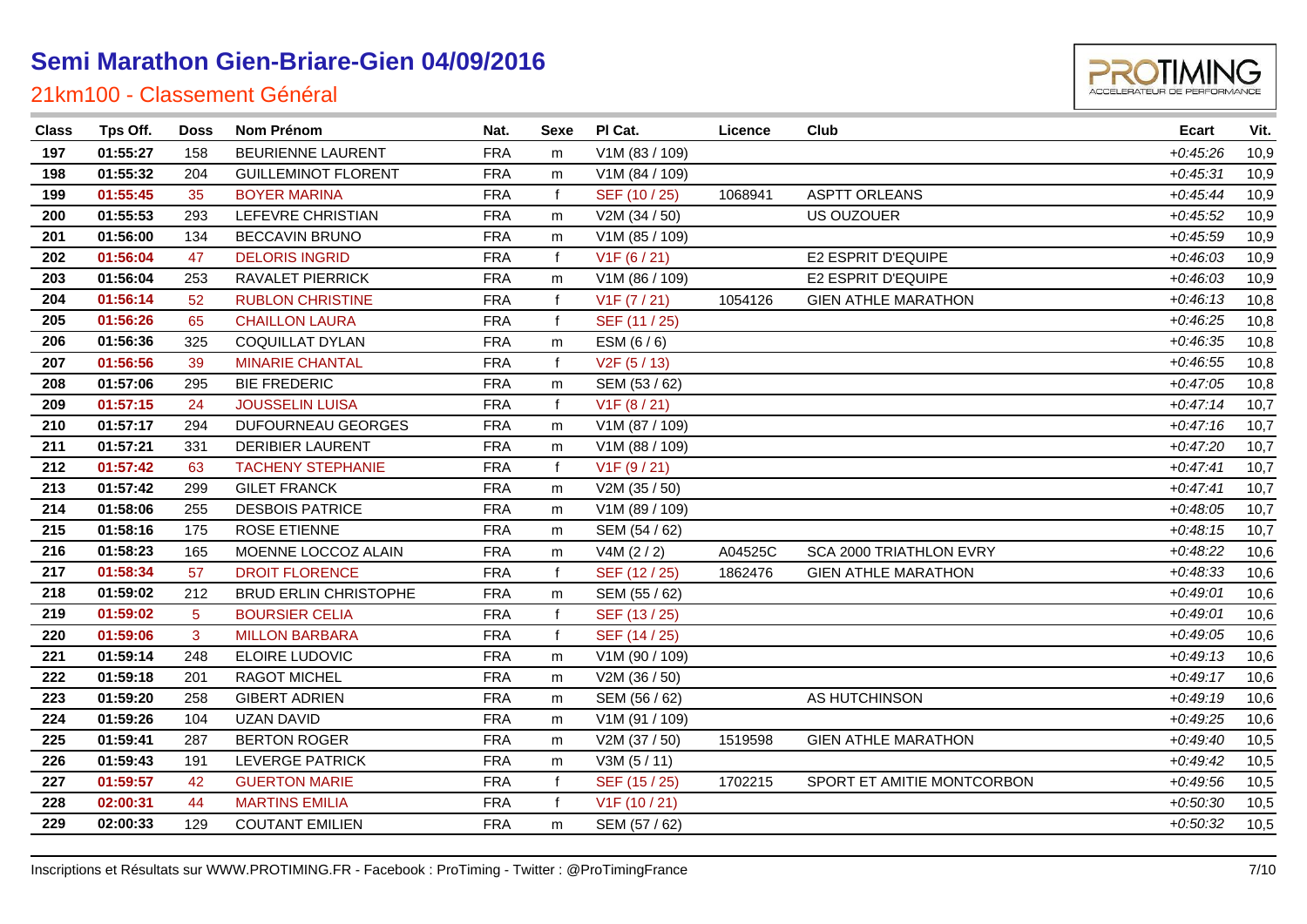

| <b>Class</b> | Tps Off. | <b>Doss</b> | <b>Nom Prénom</b>               | Nat.       | <b>Sexe</b>  | PI Cat.                   | Licence | Club                           | <b>Ecart</b> | Vit. |
|--------------|----------|-------------|---------------------------------|------------|--------------|---------------------------|---------|--------------------------------|--------------|------|
| 230          | 02:00:35 | 112         | HAUDECOUEUR JEAN FRANCOIS       | <b>FRA</b> | m            | V3M(6/11)                 |         | <b>MACADAM SNA</b>             | $+0.50.34$   | 10,4 |
| 231          | 02:01:26 | 285         | <b>AUPERPIN CHRISTOPHE</b>      | <b>FRA</b> | m            | V1M (92 / 109)            |         |                                | $+0.51.25$   | 10,4 |
| 232          | 02:01:33 | 32          | <b>BEREJ CAROLE</b>             | <b>FRA</b> | $\mathbf f$  | V1F (11 / 21)             |         |                                | $+0.51.32$   | 10,4 |
| 233          | 02:01:37 | 268         | <b>BRUN OLIVIER</b>             | <b>FRA</b> | m            | V1M (93 / 109)            | 1295498 | <b>GIEN ATHLE MARATHON</b>     | $+0.51.36$   | 10,4 |
| 234          | 02:01:40 | 49          | <b>DESBOIS STEPHANIE</b>        | <b>FRA</b> | $\mathbf f$  | V1F (12/21)               |         |                                | $+0.51.39$   | 10,4 |
| 235          | 02:01:42 | 290         | <b>NEVEU BRUNO</b>              | <b>FRA</b> | m            | V1M (94 / 109)            |         |                                | $+0.51:41$   | 10,4 |
| 236          | 02:01:43 | 311         | <b>COUTURIER BERNARD</b>        | <b>FRA</b> | m            | V1M (95 / 109)            |         |                                | $+0.51:42$   | 10,4 |
| 237          | 02:01:43 | 50          | <b>GUICHARD ANGELIQUE</b>       | <b>FRA</b> | $\mathbf f$  | V1F(13/21)                | 1675664 | AS FLEURY LES AUBRAIS SARAN AT | $+0.51:42$   | 10,4 |
| 238          | 02:01:47 | 343         | <b>VINCONT SERGE</b>            | <b>FRA</b> | m            | V2M (38 / 50)             |         |                                | $+0.51:46$   | 10,3 |
| 239          | 02:01:56 | 297         | <b>AUBRY FREDERIC</b>           | <b>FRA</b> | m            | V2M (39 / 50)             |         |                                | $+0.51.55$   | 10,3 |
| 240          | 02:02:07 | 298         | LE NAGARD LAURENT               | <b>FRA</b> | m            | V1M (96 / 109)            |         |                                | $+0.52:06$   | 10,3 |
| 241          | 02:03:05 | 269         | DOISNE DIDIER                   | <b>FRA</b> | m            | V2M (40 / 50)             | 1225158 | <b>GIEN ATHLE MARATHON</b>     | $+0.53.04$   | 10,2 |
| 242          | 02:03:13 | 19          | <b>DARTEY KOKO</b>              | <b>FRA</b> | $\mathbf f$  | SEF (16 / 25)             |         |                                | $+0.53:12$   | 10,2 |
| 243          | 02:03:14 | 166         | SECHET BRUNO                    | <b>FRA</b> | m            | V3M (7 / 11)              |         | <b>HUMANIS</b>                 | $+0.53:13$   | 10,2 |
| 244          | 02:03:17 | 291         | MORIZET STEPHANE                | <b>FRA</b> | m            | V1M (97 / 109)            |         |                                | $+0.53:16$   | 10,2 |
| 245          | 02:03:22 | 190         | <b>GUILLEMOT JEAN DOMINIQUE</b> | <b>FRA</b> | m            | V2M (41 / 50)             |         | AS BEAULIEU                    | $+0.53.21$   | 10,2 |
| 246          | 02:03:58 | 116         | RENAULT JOEL                    | <b>FRA</b> | m            | V2M (42 / 50)             |         | <b>SCA RUNNING</b>             | $+0.53.57$   | 10,2 |
| 247          | 02:04:00 | 163         | <b>MORLIN ALAIN</b>             | <b>FRA</b> | m            | V2M (43 / 50)             | T199709 | PASS J'AIME COURIR             | $+0.53.59$   | 10,2 |
| 248          | 02:04:19 | 301         | SIRIGU GERARD                   | <b>FRA</b> | m            | V2M (44 / 50)             | 657802  | GAM                            | $+0.54:18$   | 10,1 |
| 249          | 02:04:22 | 182         | DUFOUR JEAN PIERRE              | <b>FRA</b> | m            | V3M (8 / 11)              | 649393  | AMICALE DE NEUVILLE ATHLETISME | $+0.54:21$   | 10,1 |
| 250          | 02:04:26 | 135         | FABBE JEAN MARC                 | <b>FRA</b> | m            | V2M (45 / 50)             |         |                                | $+0.54.25$   | 10,1 |
| 251          | 02:04:55 | 157         | <b>MARAIS JEROME</b>            | <b>FRA</b> | m            | V1M (98 / 109)            |         | <b>OTIS</b>                    | $+0.54.54$   | 10,1 |
| 252          | 02:06:10 | 21          | <b>VOLPI FLORENCE</b>           | <b>FRA</b> | $\mathsf{f}$ | SEF (17 / 25)             |         |                                | $+0.56:09$   | 10,0 |
| 253          | 02:06:19 | 120         | <b>GANGNEUX PHILIPPE</b>        | <b>FRA</b> | m            | V2M (46 / 50)             |         |                                | $+0.56:18$   | 10,0 |
| 254          | 02:06:33 | 123         | <b>ALLARD CYRILE</b>            | <b>FRA</b> | m            | V1M (99 / 109)            |         | <b>SCA RUNNING</b>             | $+0.56.32$   | 10,0 |
| 255          | 02:06:50 | 11          | <b>BOUTHEGOURD BERENGERE</b>    | <b>FRA</b> | $\mathbf f$  | SEF (18 / 25)             |         |                                | $+0.56:49$   | 9,9  |
| 256          | 02:07:13 | 40          | <b>MORIN NATHALIE</b>           | <b>FRA</b> | f            | V <sub>2</sub> F (6 / 13) | 1839016 | SPORT ET AMITIE MONTCORBON     | $+0.57:12$   | 9,9  |
| 257          | 02:07:33 | 198         | <b>COTTENOT GERARD</b>          | <b>FRA</b> | m            | V3M (9 / 11)              |         |                                | $+0.57.32$   | 9,9  |
| 258          | 02:07:34 | 38          | <b>BATTESTI VERONIQUE</b>       | <b>FRA</b> |              | V1F (14 / 21)             |         |                                | $+0.57.33$   | 9,9  |
| 259          | 02:08:04 | 62          | <b>FAUCON ANNICK</b>            | <b>FRA</b> | $\mathbf{f}$ | V1F(15/21)                | 1486979 | <b>GIEN ATHLE MARATHON</b>     | $+0.58.03$   | 9,8  |
| 260          | 02:08:17 | 51          | <b>VILLAIN ROSEMONDE</b>        | <b>FRA</b> | $\mathbf f$  | V3F(1/1)                  | 1434594 | <b>GIEN ATHLE MARATHON</b>     | $+0.58:16$   | 9,8  |
| 261          | 02:08:29 | 61          | LEFEVRE LAURENCE                | <b>FRA</b> | f            | V <sub>2</sub> F (7 / 13) | 1294037 | <b>GIEN ATHLE MARATHON</b>     | $+0.58.28$   | 9,8  |
| 262          | 02:08:32 | 64          | <b>GODET CHARLINE</b>           | <b>FRA</b> | $\mathbf{f}$ | SEF (19 / 25)             |         |                                | $+0.58.31$   | 9,8  |
|              |          |             |                                 |            |              |                           |         |                                |              |      |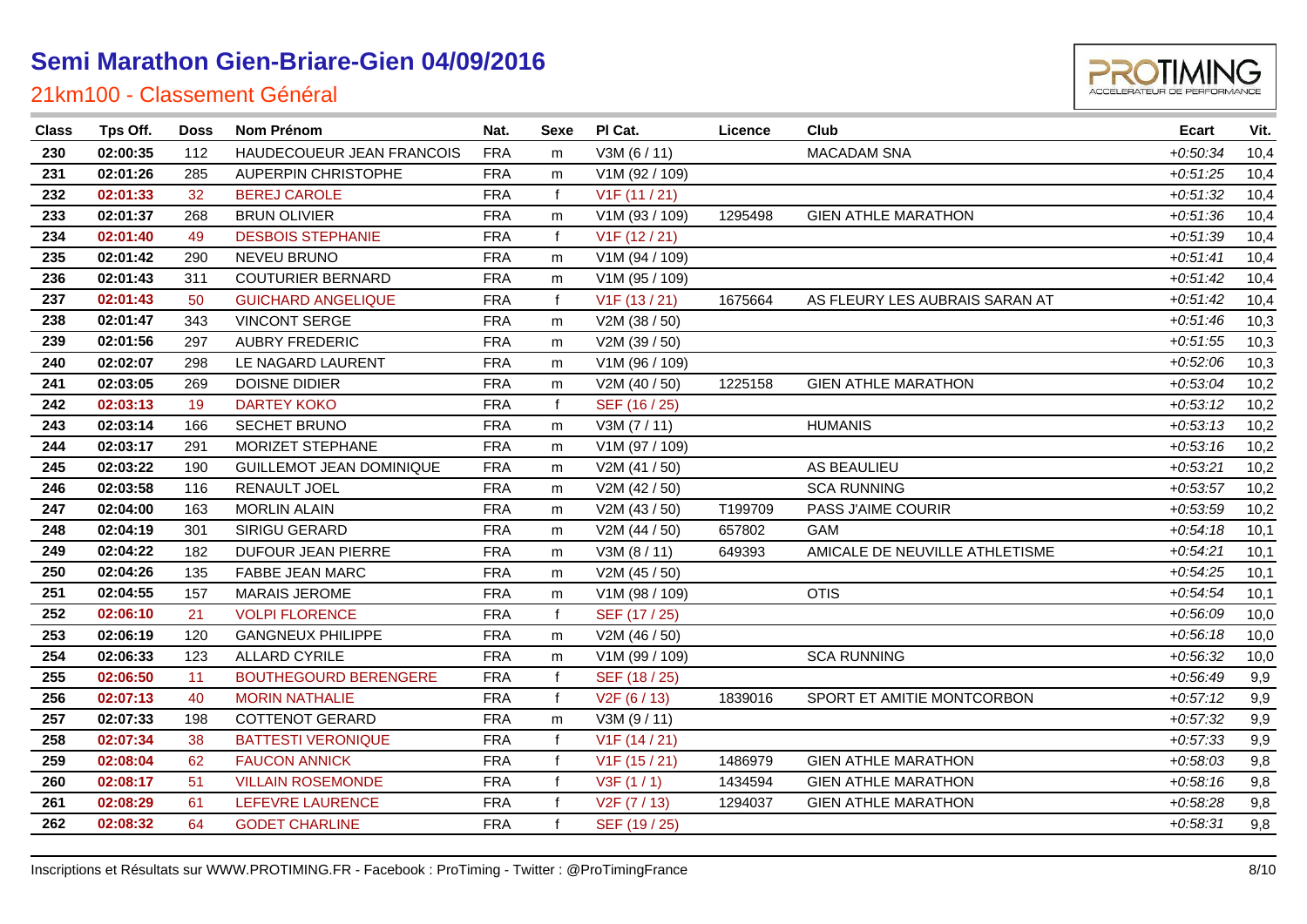

| <b>Class</b> | Tps Off. | <b>Doss</b>    | <b>Nom Prénom</b>         | Nat.       | Sexe         | PI Cat.                   | Licence | Club                                     | Ecart      | Vit. |
|--------------|----------|----------------|---------------------------|------------|--------------|---------------------------|---------|------------------------------------------|------------|------|
| 263          | 02:09:03 | 66             | <b>TAGOT PRUNE</b>        | <b>FRA</b> |              | ESF (1/2)                 |         |                                          | $+0.59:02$ | 9,8  |
| 264          | 02:09:09 | 324            | <b>GARNIER FRANCIS</b>    | <b>FRA</b> | m            | V2M (47 / 50)             |         |                                          | $+0.59.08$ | 9,8  |
| 265          | 02:09:09 | 55             | POCHON BRIGITTE           | <b>FRA</b> | $\mathbf f$  | V <sub>2</sub> F (8 / 13) | 1681723 | <b>GIEN ATHLE MARATHON</b>               | $+0.59.08$ | 9,8  |
| 266          | 02:09:23 | 10             | <b>GAMELIN GHISLAINE</b>  | <b>FRA</b> | $\mathbf f$  | V <sub>2</sub> F (9 / 13) |         | <b>MACADAM SNA</b>                       | $+0.59:22$ | 9,7  |
| 267          | 02:09:24 | 272            | <b>BELLIN MARC</b>        | <b>FRA</b> | m            | V2M (48 / 50)             | 1216147 | <b>GIEN ATHLE MARATHON</b>               | $+0.59.23$ | 9,7  |
| 268          | 02:09:59 | 13             | <b>GIBOIN CHRISTELE</b>   | <b>FRA</b> | $\mathbf{f}$ | V1F (16 / 21)             |         |                                          | $+0.59.58$ | 9,7  |
| 269          | 02:10:11 | 184            | <b>GALLAND LAWRENCE</b>   | <b>FRA</b> | m            | V1M (100 / 109)           |         |                                          | $+1:00:10$ | 9,7  |
| 270          | 02:11:07 | 60             | PATRY DANIELLE            | <b>FRA</b> | $\mathsf{f}$ | V1F (17 / 21)             | 1191426 | <b>GIEN ATHLE MARATHON</b>               | $+1:01:06$ | 9,6  |
| 271          | 02:11:48 | 210            | ROBIN FREDERIC            | <b>FRA</b> | m            | V3M (10 / 11)             |         |                                          | $+1:01:47$ | 9,6  |
| 272          | 02:11:48 | 34             | <b>TSAKIRIS PASCALE</b>   | <b>FRA</b> | $\mathbf{f}$ | V1F (18 / 21)             | 1851674 | VAUX LE PENIL ATHLETISME                 | $+1:01:47$ | 9,6  |
| 273          | 02:11:48 | 33             | <b>BOUVERET STEPHANIE</b> | <b>FRA</b> | $\mathbf{f}$ | V1F (19 / 21)             | 1644276 | VAUX LE PENIL ATHLETISME                 | $+1:01:47$ | 9,6  |
| 274          | 02:11:58 | $\overline{4}$ | <b>MILLON EMMANUELLE</b>  | <b>FRA</b> | $\mathbf{f}$ | SEF (20 / 25)             |         |                                          | $+1:01:57$ | 9,5  |
| 275          | 02:12:17 | 162            | AUGER CHRISTOPHE          | <b>FRA</b> | m            | V1M (101 / 109)           |         |                                          | $+1:02:16$ | 9,5  |
| 276          | 02:12:21 | 29             | LE ROUX CECILE            | <b>FRA</b> | $\mathbf{f}$ | V2F (10 / 13)             |         |                                          | $+1:02:20$ | 9,5  |
| 277          | 02:13:05 | 174            | <b>MOUTON EMMANUEL</b>    | <b>FRA</b> | m            | V1M (102 / 109)           |         |                                          | $+1:03:04$ | 9,5  |
| 278          | 02:13:06 | 131            | DAREAU GILLES             | <b>FRA</b> | m            | V2M (49 / 50)             |         |                                          | $+1:03:05$ | 9,5  |
| 279          | 02:14:53 | 20             | <b>RUIZ ANITA</b>         | <b>FRA</b> | $\mathsf{f}$ | V2F (11 / 13)             |         | ASSOCIATION SPORTIVE ATHLETIQUE DU BERRY | $+1:04:52$ | 9,3  |
| 280          | 02:15:06 | 275            | SIMEON STEPHANE           | <b>FRA</b> | m            | V1M (103 / 109)           |         |                                          | $+1:05:05$ | 9,3  |
| 281          | 02:15:33 | 156            | <b>LABAUME VINCENT</b>    | <b>FRA</b> | m            | V1M (104 / 109)           |         |                                          | $+1:05:32$ | 9,3  |
| 282          | 02:16:08 | 189            | SERRE ALEXANDRE           | <b>FRA</b> | m            | SEM (58 / 62)             |         |                                          | $+1:06:07$ | 9,2  |
| 283          | 02:16:12 | 327            | PINGOT STEPHANE           | <b>FRA</b> | m            | V1M (105 / 109)           | 1130642 | <b>AXEREAL ATHLE</b>                     | $+1.06:11$ | 9,2  |
| 284          | 02:16:23 | 249            | LE DIZET JEAN YVES        | <b>FRA</b> | m            | V1M (106 / 109)           |         |                                          | $+1:06:22$ | 9,2  |
| 285          | 02:17:52 | 250            | DEMEULENAERE CEDRIC       | <b>FRA</b> | m            | SEM (59 / 62)             |         |                                          | $+1:07:51$ | 9,1  |
| 286          | 02:17:53 | 341            | LETOURNEAU NICOLAS        | <b>FRA</b> | m            | V1M (107 / 109)           |         |                                          | $+1:07:52$ | 9,1  |
| 287          | 02:18:41 | 147            | DOURTHE FLORIAN           | <b>FRA</b> | m            | SEM (60 / 62)             |         |                                          | $+1:08:40$ | 9,1  |
| 288          | 02:18:56 | $\overline{2}$ | PETHIEU ALEXANDRA         | <b>FRA</b> | $\mathbf{f}$ | V1F (20 / 21)             |         |                                          | $+1:08:55$ | 9,1  |
| 289          | 02:18:57 | 105            | <b>BERRON OLIVIER</b>     | <b>FRA</b> | m            | V1M (108 / 109)           |         |                                          | $+1:08:56$ | 9,1  |
| 290          | 02:22:25 | 28             | <b>BORNAT KATIA</b>       | <b>FRA</b> | $\mathbf f$  | SEF (21 / 25)             |         | E2 ESPRIT D'EQUIPE                       | $+1:12:24$ | 8,8  |
| 291          | 02:22:25 | 168            | <b>BORNAT CHRISTOPHE</b>  | <b>FRA</b> | m            | V1M (109 / 109)           |         | E2 ESPRIT D'EQUIPE                       | $+1:12:24$ | 8,8  |
| 292          | 02:24:00 | 68             | <b>HALIMA HARMONIE</b>    | <b>FRA</b> | $\mathbf f$  | ESF $(2/2)$               |         |                                          | $+1:13:59$ | 8,7  |
| 293          | 02:24:39 | 332            | DE MECQUENEM CHRISTOPHE   | <b>FRA</b> | m            | V2M (50 / 50)             |         |                                          | $+1:14:38$ | 8,7  |
| 294          | 02:26:10 | 18             | DA CRUZ GERALDINE         | <b>FRA</b> | $\mathbf f$  | SEF (22 / 25)             |         |                                          | $+1:16:09$ | 8,6  |
| 295          | 02:26:36 | 118            | <b>BERTRAND MATHIEU</b>   | <b>FRA</b> | m            | SEM (61 / 62)             |         |                                          | $+1:16:35$ | 8,6  |